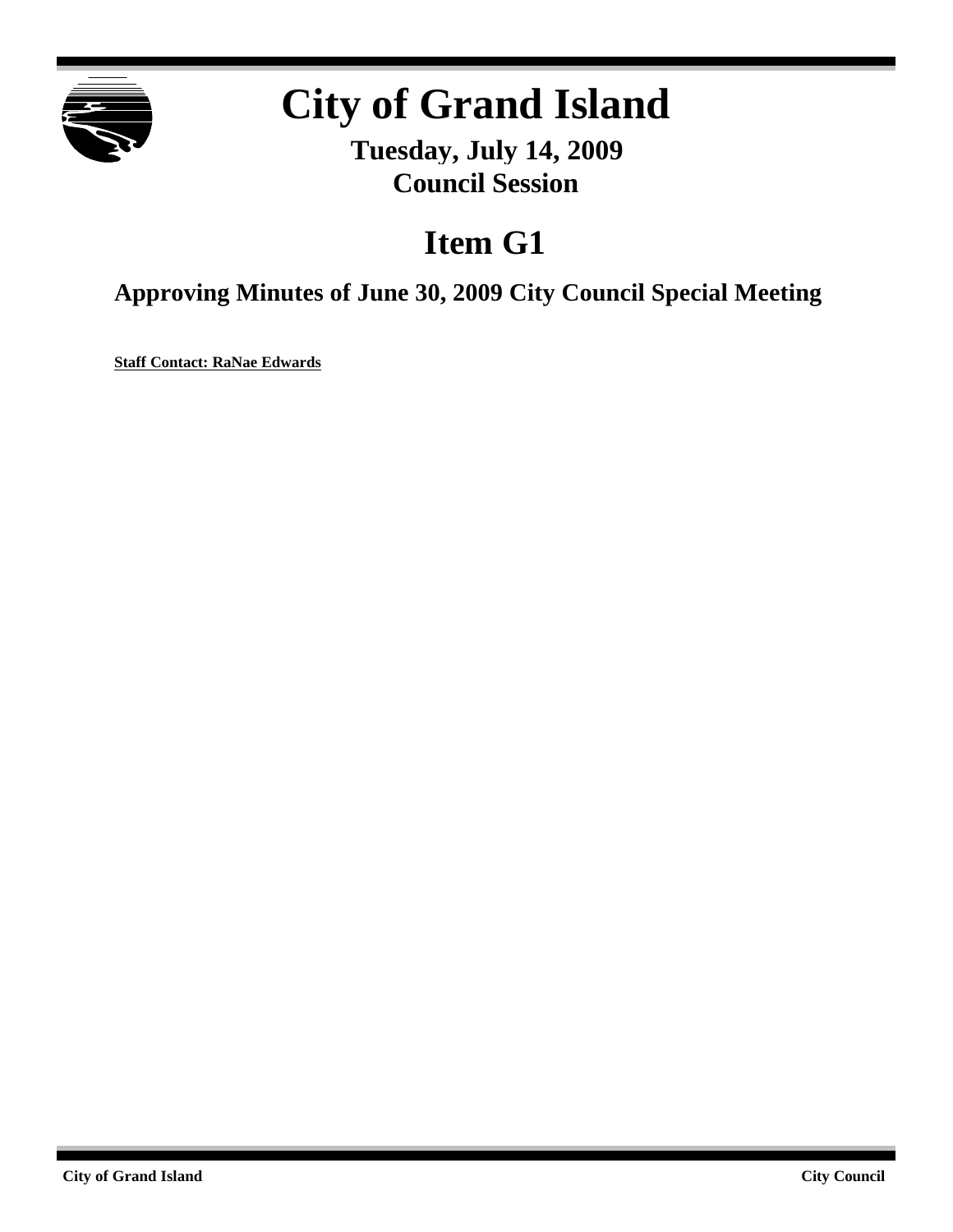#### CITY OF GRAND ISLAND, NEBRASKA

#### MINUTES OF CITY COUNCIL SPECIAL MEETING June 30, 2009

Pursuant to due call and notice thereof, a Special Meeting of the City Council of the City of Grand Island, Nebraska was conducted in the Council Chambers of City Hall, 100 East First Street, on June 30, 2009. Notice of the meeting was given in *The Grand Island Independent* on June 24, 2009.

Mayor Hornady called the meeting to order at 7:00 p.m. The following City Council members were present: Meyer, Niemann, Gilbert, Haase, Carney, Dugan, Nickerson, Zapata, and Gericke. Councilmember Ramsey was absent. The following City Officials were present: City Administrator Jeff Pederson, City Clerk RaNae Edwards, Finance Director David Springer, City Attorney Dale Shotkoski, and Public Works Director Steve Riehle.

#### INVOCATION was given by Mayor Hornady followed by the PLEDGE OF ALLEGIANCE.

MAYOR COMMUNICATION: Mayor Hornady introduced Community Youth Council members Audie Aguilar and Miranda Baxter. Also introduced were Northwest FFA members Kendall Hostler, Matt Hall-Haughton, Miranda Baxter and Jessica Hermansen – Advisor. Mayor Hornady mentioned the National 4-H Shooting Competition which was a huge success with 480 participants.

Mayor Hornady stated she received from Don Dunn, a copy of a Letter of Credit from Five Points Bank in the amount of \$1,500,000 and \$500,000 wire transfer from the Community Foundation. Since this needs to be received by July 1, 2009 at the offices of Department of Administrative Services, this is considered an emergency Under the Open Meetings Law. Mayor Hornady stated we would need to amend the agenda to add this item.

Motion by Meyer, second by Dugan to amend the agenda to add the following item under Requests and Referrals:

H-1. Consideration of Request from Hall County Livestock Improvement Association, Nebraska State Fair Board, Grand Island Community Foundation and Five Points Bank for Financial Documents to be Referred to the Department of Administrative Services.

Upon roll call vote, all voted aye. Motion adopted.

#### PUBLIC HEARINGS:

Public Hearing Concerning Ground Lease to the Nebraska State Fair for Land Located Near Fire Station 1, Grand Island, Nebraska. This item was pulled from the agenda at the request of the Nebraska State Fair Board.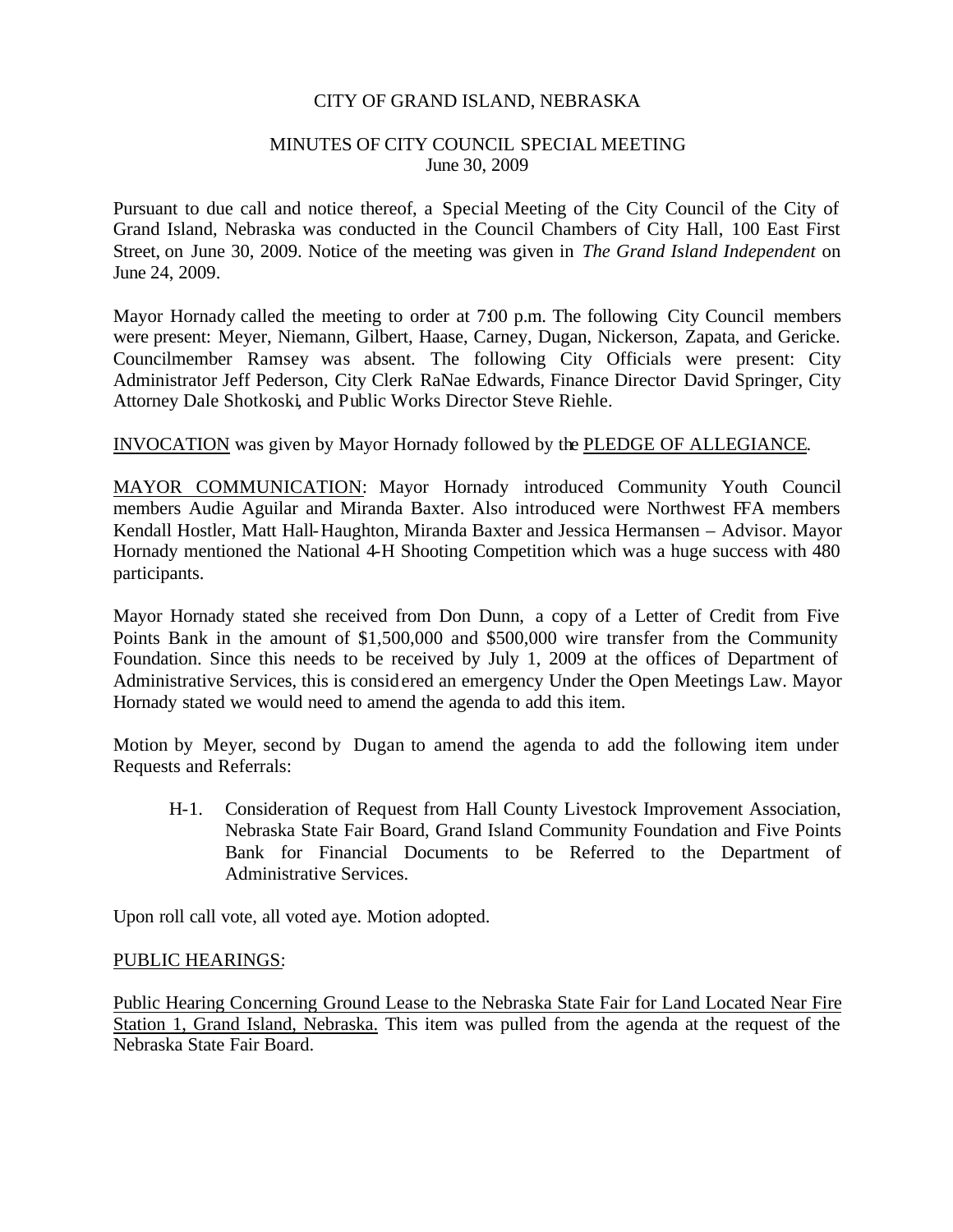### ORDINANCES:

Councilmember Gilbert moved "that the statutory rules requiring ordinances to be read by title on three different days be suspended and that ordinance numbered:

#9223 – Consideration of Assessment for 2008 Weed and Nuisance Abatement Program (Second and Final Reading) #9224 – Consideration of Amendments to Chapter 23-79 of the Grand Island City Code Relative to Food Services, Drinking Places, and Restaurant Tax (Second and Final Reading)

be considered for passage on the same day upon reading by number only and that the City Clerk be permitted to call out the number of this ordinance on first reading and then upon final passage and call for a roll call vote on each reading and then upon final passage." Councilmember Nickerson second the motion. Upon roll call vote, all voted aye. Motion adopted.

Wes Nespor, Assistant City Attorney reported Ordinance #9223 on second and final reading would assess properties for the 2008 Weed and Nuisance Abatement Program. Mr. Nespor stated the ordinance had been amended from the first reading to omit two of the properties because of change in ownership.

Motion by Meyer, second by Zapata to approve Ordinance #9223 on second and final reading.

City Clerk: Ordinance #9223 on second reading. All those in favor of the passage of this ordinance on first reading, answer roll call vote. Upon roll call vote, all voted aye. Motion adopted.

City Clerk: Ordinance #9223 on final passage. All those in favor of the passage of this ordinance on final passage, answer roll call vote. Upon roll call vote, all voted aye. Motion adopted.

Mayor Hornady: By reason of the roll call votes on second reading and then upon final passage, Ordinance #9223 is declared to be lawfully adopted upon publication as required by law.

#9224 – Consideration of Amendments to Chapter 23-79 of the Grand Island City Code Relative to Food Services, Drinking Places, and Restaurant Tax (Second and Final Reading)

City Administrator Jeff Pederson reported that Ordinance #9224 on second and final reading would amend Chapter 23-79 of the Grand Island City Code to allow up to \$1.6 million of revenue from the Occupation Tax to be utilized for the athletic fields development on the Veterans Home land that is under lease from the State of Nebraska.

Motion by Meyer, second by Nickerson to approve Ordinances #9224 on second and final reading.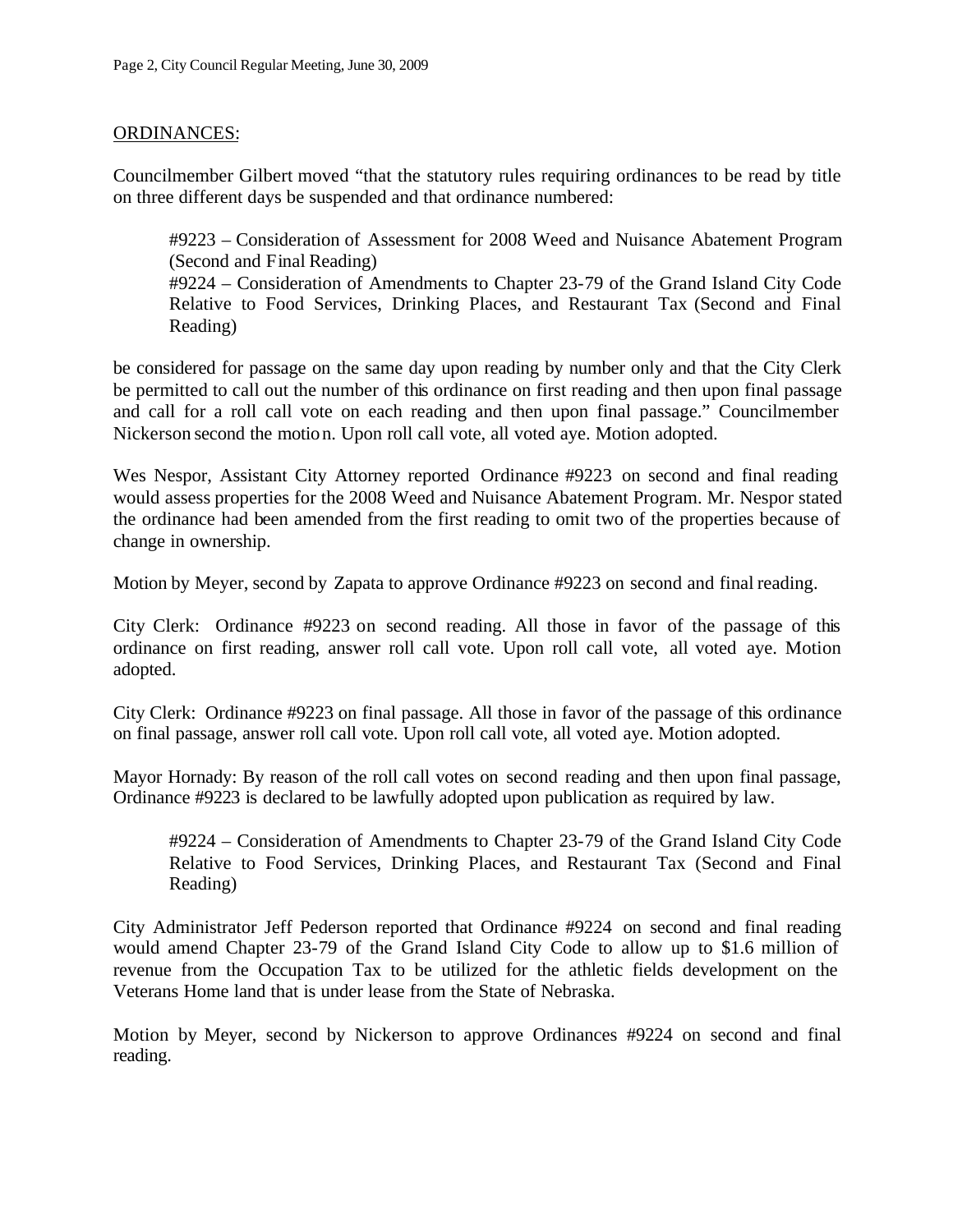Councilmember Gilbert spoke against raising the amount to \$1.6 million and encouraged the Council to vote no. Councilmember Nickerson commented on the need to include the fourth ball field at this time.

City Clerk: Ordinance #9224 on second reading. All those in favor of the passage of this ordinance on first reading, answer roll call vote. Upon roll call vote, Councilmember's Meyer, Niemann, Dugan, Zapata, Nickerson, and Gericke voted aye. Councilmember's Gilbert, Haase, and Carney voted no. Motion adopted.

City Clerk: Ordinance #9224 on final passage. All those in favor of the passage of this ordinance on final passage, answer roll call vote. Upon roll call vote, Councilmember's Meyer, Niemann, Dugan, Zapata, Nickerson, and Gericke voted aye. Councilmember's Gilbert, Haase, and Carney voted no. Motion adopted.

Mayor Hornady: By reason of the roll call votes on second reading and then upon final passage, Ordinance #9224 is declared to be lawfully adopted upon publication as required by law.

CONSENT AGENDA: Motion by Zapata, second by Dugan to approve the Consent Agenda. Upon roll call vote, all voted aye. Motion adopted.

Approving Minutes of June 23, 2009 City Council Regular Meeting.

# REQUESTS AND REFERRALS:

Consideration of Request from Hall County Livestock Improvement Association, Nebraska State Fair Board, Grand Island Community Foundation and Five Points Bank for Financial Documents to be Referred to Department of Administrative Services. Mayor Hornady reported this item needed to be sent to the Department of Administrative Services by July 1, 2009 in order to meet the deadline for the State Fair Relocation.

Motion by Meyer, second by Nickerson to approve the Request from Hall County Livestock Improvement Association, Nebraska State Fair Board, Grand Island Community Foundation and Five Points Bank for Financial Documents to be Referred to Department of Administrative Services. Upon roll call vote, all voted aye. Motion adopted.

## RESOLUTIONS:

#2009-153 – Consideration of Ground Lease to the Nebraska State Fair for Land Located Near Fire Station 1, Grand Island, Nebraska. This item was pulled from the agenda at the request of the Nebraska State Fair Board.

#2009-154 – Consideration of Accepting Appraisal for Lease Purchasing Financing for Recreational Facility at Fonner Park. City Administrator Jeff Pederson reported that in conjunction with the decision of the City Council to contribute \$5 million to the relocation of the Nebraska State Fair to Grand Island, a recreational building was required to be built in order to borrow the funds through a Lease-Purchase Agreement with Wells Fargo. State Statures required a certified appraisal for real property improvements valued in excess of \$100,000. The appraisal for the 70,000 sq. ft. recreation building had been conducted by Robin Hendrickson.